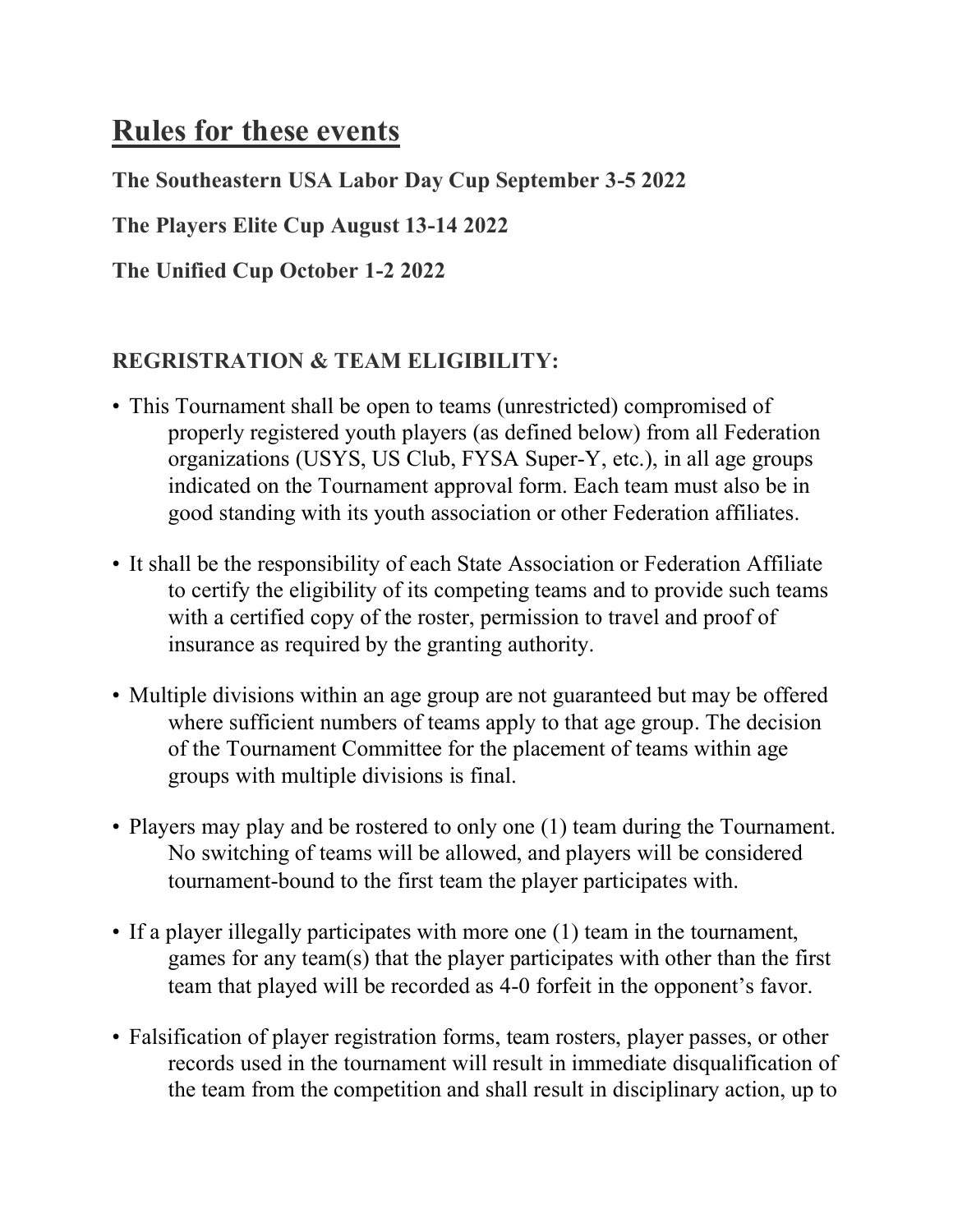and including disbarment for the individual(s) involved.

- All teams must have current, valid player and coaches passes from their authorizing Federation organization, for everyone who will be participating in the event. Passes must have a verified team code and player's date of birth, have a current photo attached, Registrars signature and be laminated. **PRE-GAME PROCEDURES:**
- Before the beginning of the tournament at the designated check-in, each team's coach/manager will present the approved roster along with valid player and coach passes, medical release forms for each player, approved guest/loan player documents and travel authorization as required.
- Before each game, player passes will be verified again by game officials against the approved tournament participation roster.
- All teams need to be at their respective game field no less than 30 minutes before each scheduled match.
- A player who arrives late to a match may not enter that match until the game officials verify the player is eligible and the center referee permits the player to enter the match.
- Each manager/coach (or assistant) must have a valid coach's pass. If a manager or coach is ejected, an assistant properly registered may conduct the team. If the assistant is ejected, or if there is no assistant, the game will be forfeited. **PLAYER AND AGE ELIGIBILITY:** • For this tournament, the age classifications are as follows:

#### **AGE DETERMINATION:**

| <b>Age Division</b> | Eligible Birthdates | Max Roster |
|---------------------|---------------------|------------|
|                     |                     |            |
|                     |                     |            |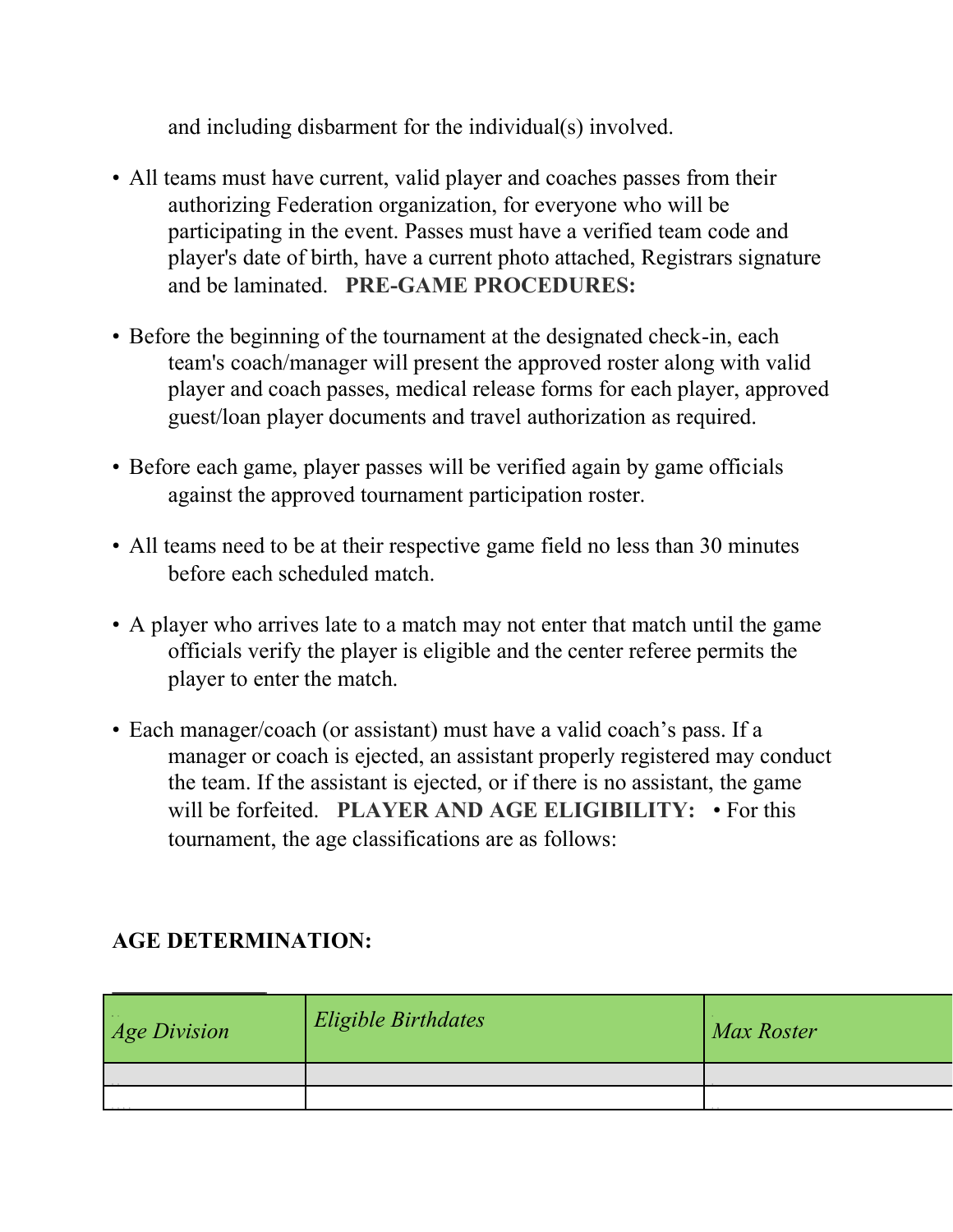| U/09 | Born on or after $1/1/2014$ | 12 |
|------|-----------------------------|----|
| U/10 | Born on or after $1/1/2013$ | 12 |
| U/11 | Born on or after $1/1/2012$ | 16 |
| U/12 | Born on or after $1/1/2011$ | 16 |
| U/13 | Born on or after $1/1/2010$ | 22 |
| U/14 | Born on or after 1/1/2009   | 22 |
| U/15 | Born on or after $1/1/2008$ | 22 |
| U/16 | Born on or after 1/1/2007   | 22 |
| U/17 | Born on or after $1/1/2006$ | 22 |
| U/18 | Born on or after $1/1/2005$ | 22 |
| U/19 | Born on or after $1/1/2004$ | 22 |

• A team using guest players may have no more than Five (5) guest players depending on age group.

- Club pass players are allowed and will not count towards the 5-guest player maximum.
- Teams may only have guest/loan players from the same Federation organization, and all players must be legally registered through their respective Federation organization. (i.e., USYS teams can only have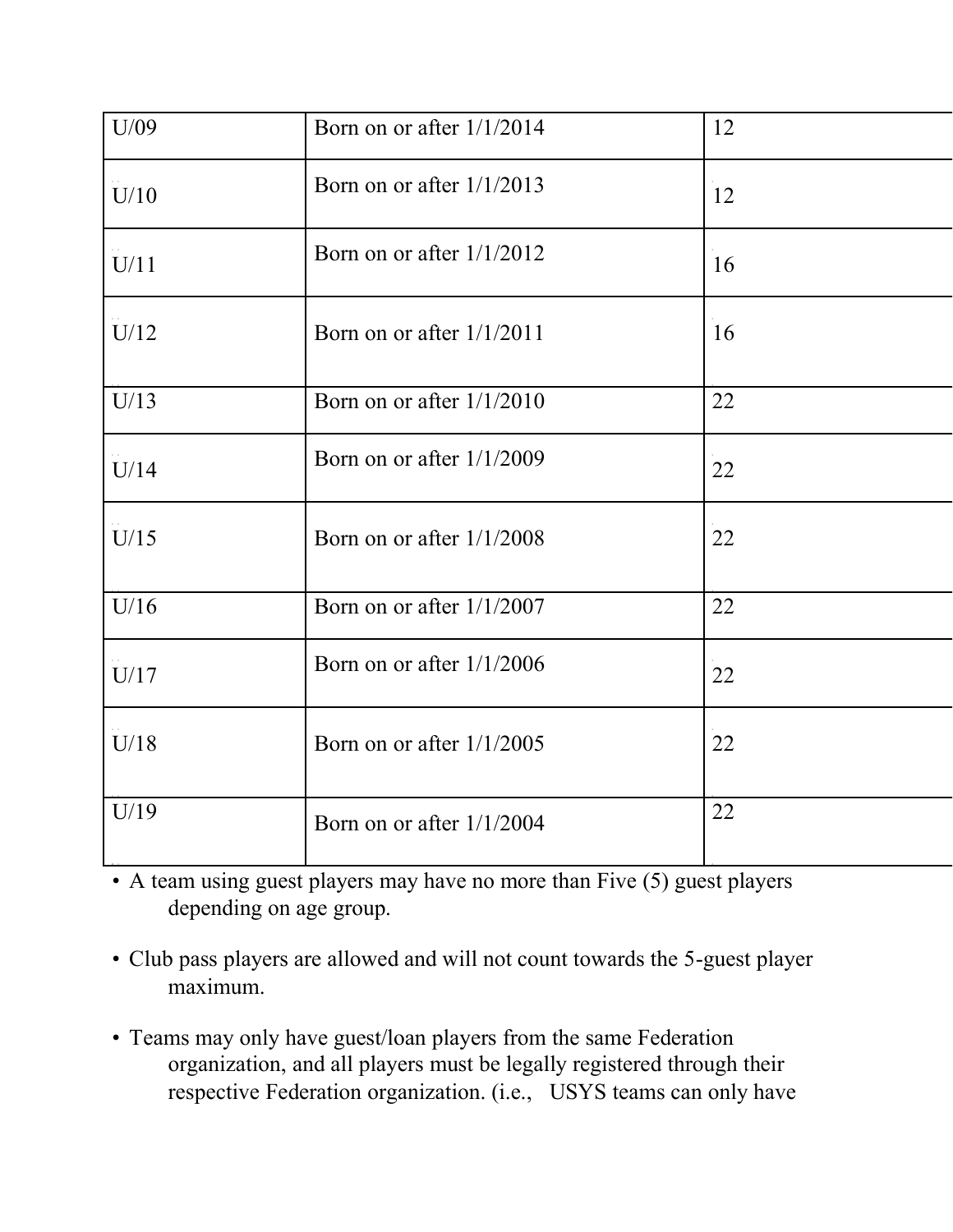players with USYS passes; US Club teams may only have players with US Club passes, etc.) **CONCUSSIONS:** • Pursuant to Florida Statutes (FS 943.0438) Florida in 2012 enacted a very stringent Head injury and Concussion Law. If the referee (or assistant referee) believes that, in her/her opinion, a player has suffered a head injury or possible concussion, the match must be stopped IMMEDIATELY. • The injured player if able to leave the field on their own must be escorted to their coach, and the coach must be told that the player cannot return for the duration of the match. If a trainer is brought onto the field because the player is incapacitated, the referee must still notify the coach that the player cannot return to the game. It is the responsibility of the coach and the player's parent(s) or legal guardians to seek medical attention. • The player may not resume participation until he/she has been cleared by a medical doctor. The Referee HAS NO FURTHER responsibility beyond removing the player from the match in which the

player was injured. The referee crew must ensure, that UNDER NO CIRCUMSTANCES or due to the appeal from any coaching staff that the player is allowed to return to the game.

#### **HEADING GUIDELINES:**

- Deliberate heading is not allowed in age groups U12 and younger
- If a U12 or younger player deliberately heads the ball in a game, an indirect free kick should be awarded to the opposing team from the spot of the offense.
- If the deliberate header of a U12 or younger player occurs within the goal area, the indirect free kick should be taken on the goal line parallel to the goal line at the nearest point to where the infraction occurred. **LAWS OF THE GAME:** Law1: Field of Play U13-U19 No change per FIFA "Laws of the Game" U11& U12 (9v9) & U9/U10 (7v7) must play in accordance with the USSF new player development initiatives. **Law2: The Ball** U13 and older Size #5 U12 and younger Size #4 **Law3: Number of Players**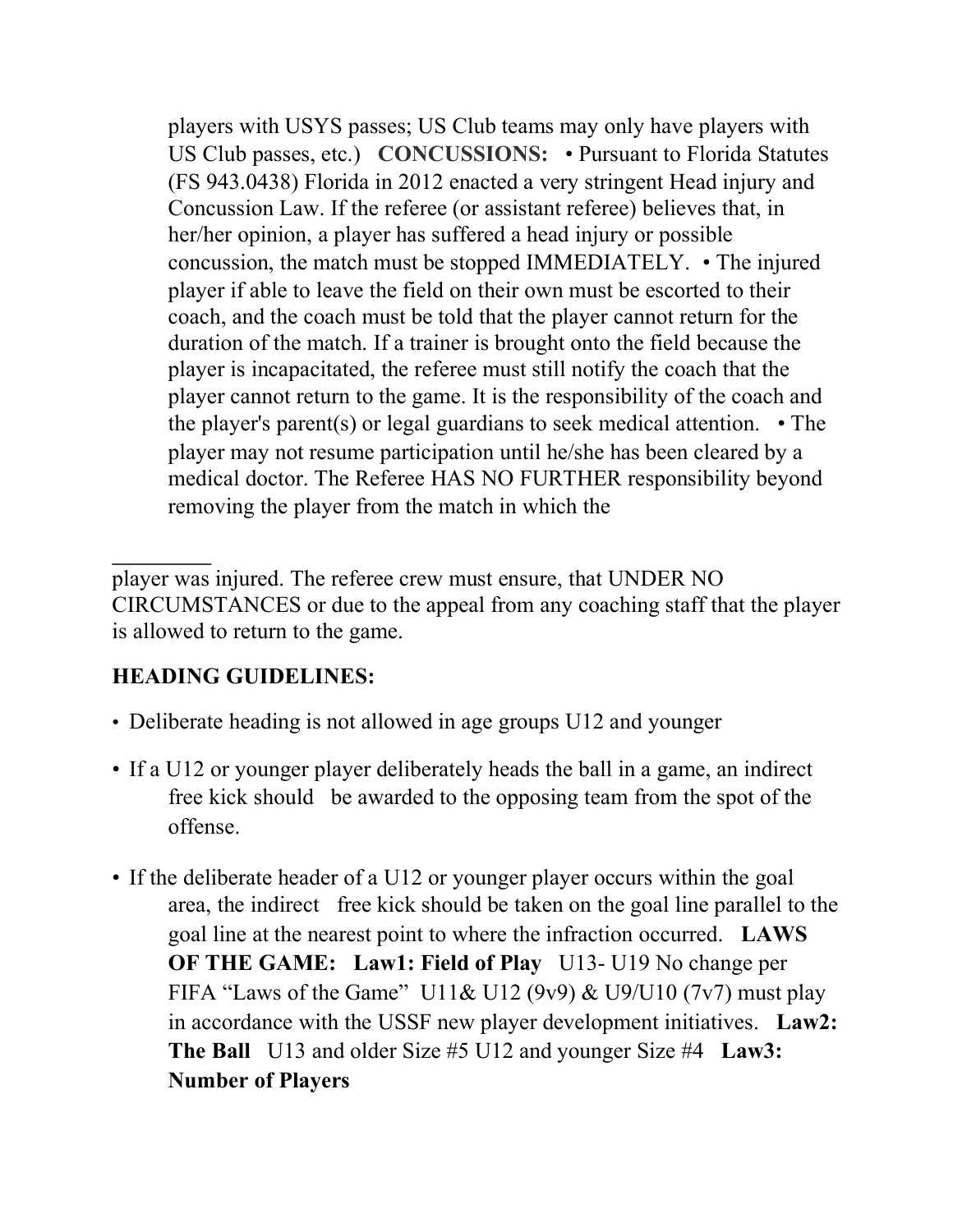U13 and older U11 and U12 U09 and U10 U13 and Older

Maximum Eleven (11)- Minimum Seven (7) per side per FIFA Maximum Nine (9)- Minimum Six (6) per side Maximum Seven (7)- Minimum Five (5) per side Game Roster shall have a maximum of 18 players. Players not on the game roster are allowed to sit on the bench in the team's opposite uniform or street clothes.

\*\*All other U12 Rules of Competition including no heading will apply.

# **SUBSTITUTIONS:**

- Substitutions may be made only upon proper notification of the referee through the assistant referee, with the referee's permission.
- The substitute shall not enter the field of play until the players he/she is replacing has left the field and after being signaled onto the field by the referee.
- Substitutions are unlimited and will be allowed at any stoppage by either team, with the referee's permission. **LAW 4: PLAYERS'S EQUIPMENT:** Player equipment shall be in accordance with the requirements of the Affiliate FIFA rules. Additionally:
- Screw in cleats are permitted; judgement as to their safety is at the discretion of the referee.
- Players with Orthopedic casts will not be allowed to participate
- Soft braces can be worn with the written approval from a doctor, and judgement as to the safety is at the discretion of the referee.
- Shinguards must comply with FIFA Law 4:
- Shin guards are covered entirely by the stockings.
- Shin guards are made of a suitable material (rubber, plastic, or similar substances).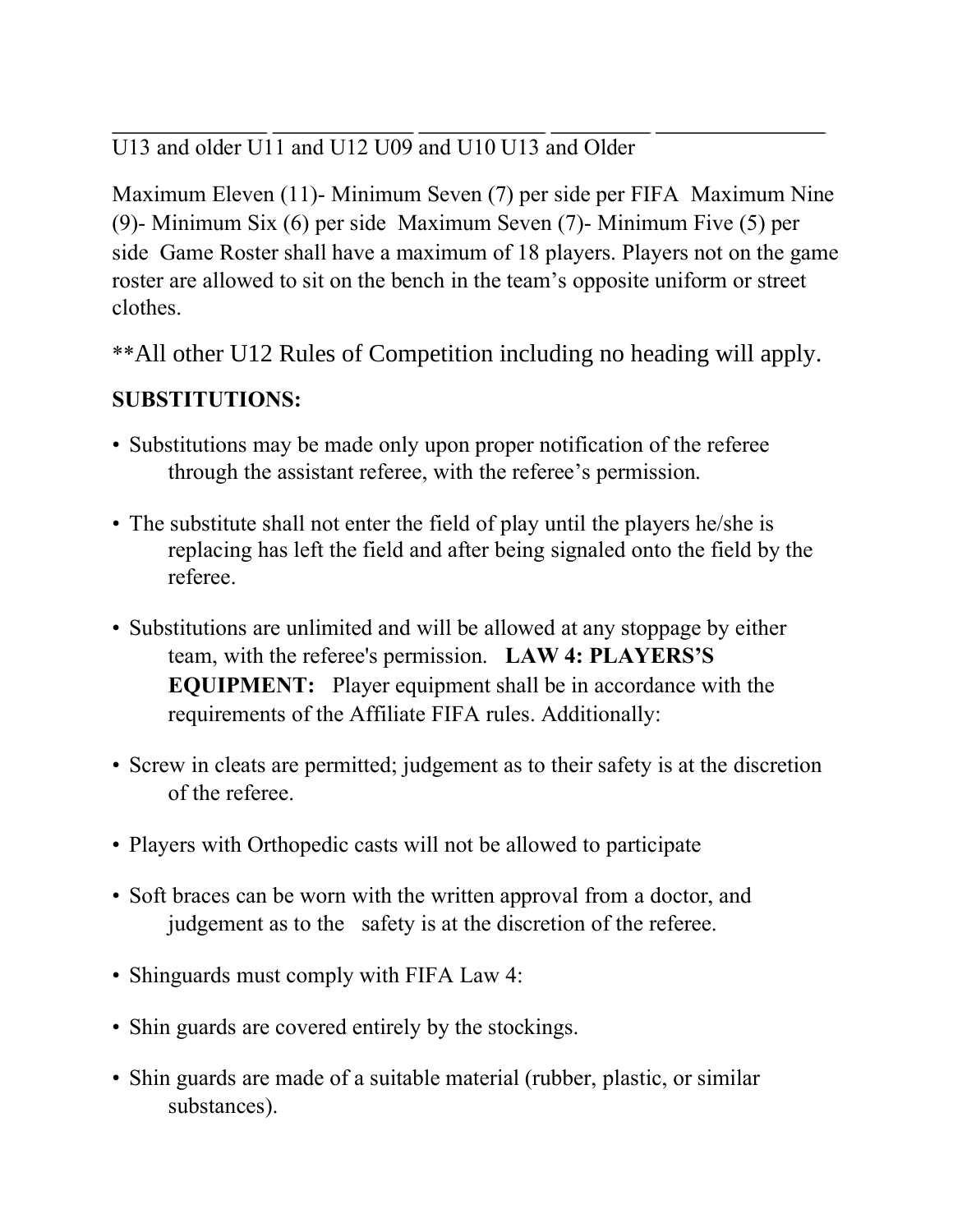• Shin guards must PROVIDE A REASONABLE DEGREE OF PROTECTION.

• Shin guards are required for any event for the Safety of the players

Players will wear matching design and color uniforms with numbers attached to the back of the uniform..

In the event of similar team colors, the designated home team will be required to change to an alternate color accepted by the referee. The home team is the first team listed on the schedule foreach match and appears in the "Home Team" column.

The goalkeeper's uniform must be distinctly different in color from the basic colors of either team and the referee.

It is the policy of USYS that no player be allowed to wear ANY jewelry while participating in any sanctioned match. The only exception that may be allowed is a medical alert bracelet or necklace when taped to the body. The referee shall decide as to the safety of the player, and the referee's decision is final.

### **LAW5: REFEREES:**

• If an assigned referee fails to appear for a game, the assignor and Site Director will provide a replacement. The game will be played as scheduled and deemed official. • Referees are required to submit completed official game report documents to the Site Director, along with the player and coaches passes from the teams that competed, upon the conclusion of each match. Referees will be paid after the completed game report has been submitted after the match. • Offside will be in effect for all ages 9U through 19U divisions.

# **LAW6: ASSISTANT REFEREE:**

Two (2) assistant referees will be used in matches U11 and above. A single center referee with no assistant referees will be used for U9 and U10 7v7 matches. In the event, the assigned assistants(s) fail to appear, the referee must find suitable replacements. The game will be played as scheduled and be deemed official.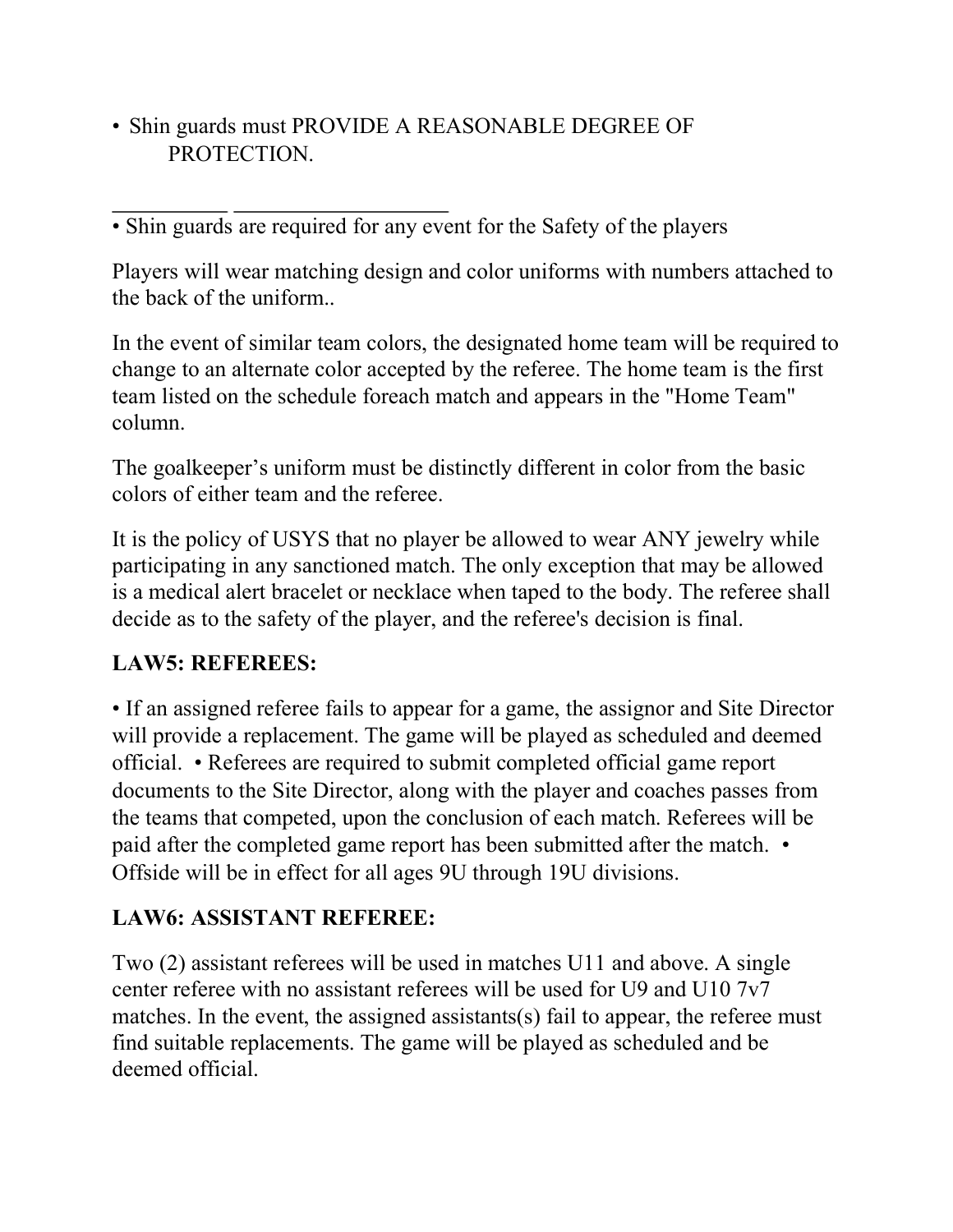# **LAW 7: DURATION OF THE GAME:**

Due to the extreme heat at this time of year and multiple games played in one day, all games will be played per age group as follows:

No -over time in Semi's or Finals/ PK's to determine winner of semi or final if tied after regulation.

### **LAW 8-10:**

No change per FIFA "Laws of the Game"

| $LAW$ 11: |  |
|-----------|--|
|-----------|--|

| <b>AGE GROUP:</b> | <b>POOL PLAY:</b><br>(min) |  |
|-------------------|----------------------------|--|
| $U/8$ (NA)        | $2x25=50$                  |  |
| U9/U10            | $2 x25 = 50$               |  |
| U11/U12           | $2 \times 25 = 50$         |  |
| U13-U19           | $2 X 30 = 60$              |  |

No change per FIFA "Laws of the Game"

# **LAW 12: FOULS AND MISCONDUCT:**

No change per FIFA "Laws of the Game" with the following exceptions:

• U11/U12 (9v9) matches an indirect free kick is awarded to the opposing team at the center spot on the halfway line if a goalkeeper punts or drop-kicks the ball in the air from his/her penalty area into the opponent's penalty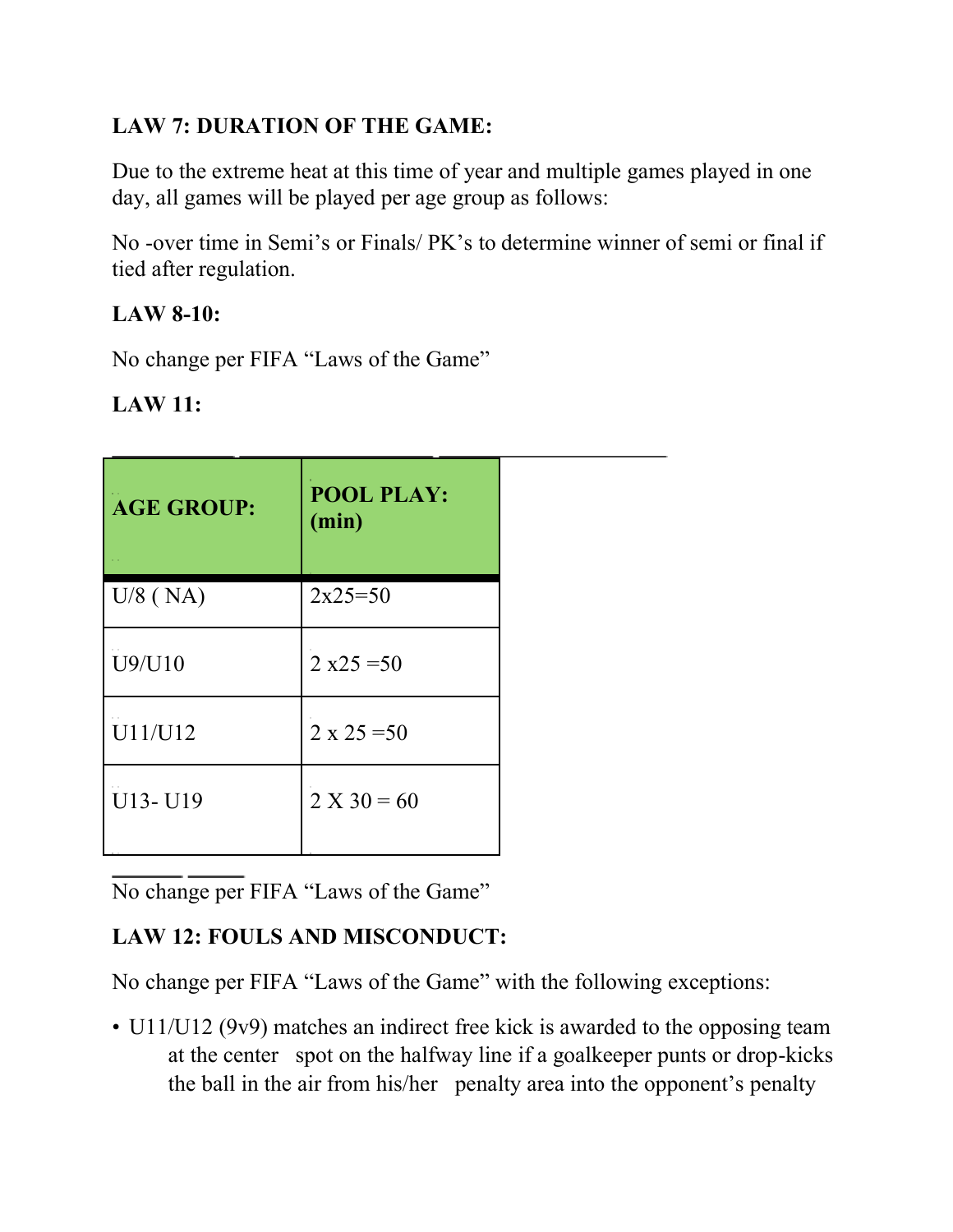area.

- U9/U10 (7v7) matches an indirect free kick is awarded to the opposing team at the center spot on the halfway line if a goalkeeper punts or drop-kicks the ball. The goalkeeper may pass, throw, or roll the ball to a teammate located within the build out line.
- U9/U10 (7v7) field will have a build out line 14 yards from the end line. All opposing players must move behind the build out line once the ball is in possession of the Goalkeeper or there is to be a Goal Kick. **LAW 13-17:**  No change per FIFA "Laws of the Game" **TOURNAMENT & MATCH SCHEDULES** Soccer Skills Unlimited Tournaments are designed as follows for all age groups and gender:
- During preliminary stage of tournament teams will play in a World Cup pool play format. Ties shall remain.
- Minimum number of teams at any age/flight is 4; maximum is 32.
- The tournament reserves the right to have multiple flights within an age group.
- All teams are guaranteed a minimum of 3 scheduled games.
- Maximum number of games is 6.
- Teams can play up to 2 games in one day.
- A minimum of two time slots for rest purposes will be scheduled between games.
- Groups of 6 teams or less will go directly to finals or may play a round robin with no finals. Champion determined by points.
- Groups of 7 teams or more will have consolation or semi-finals and finals.
- The Wildcard or best 2<sup>nd</sup> will always be considered the lowest seed. If the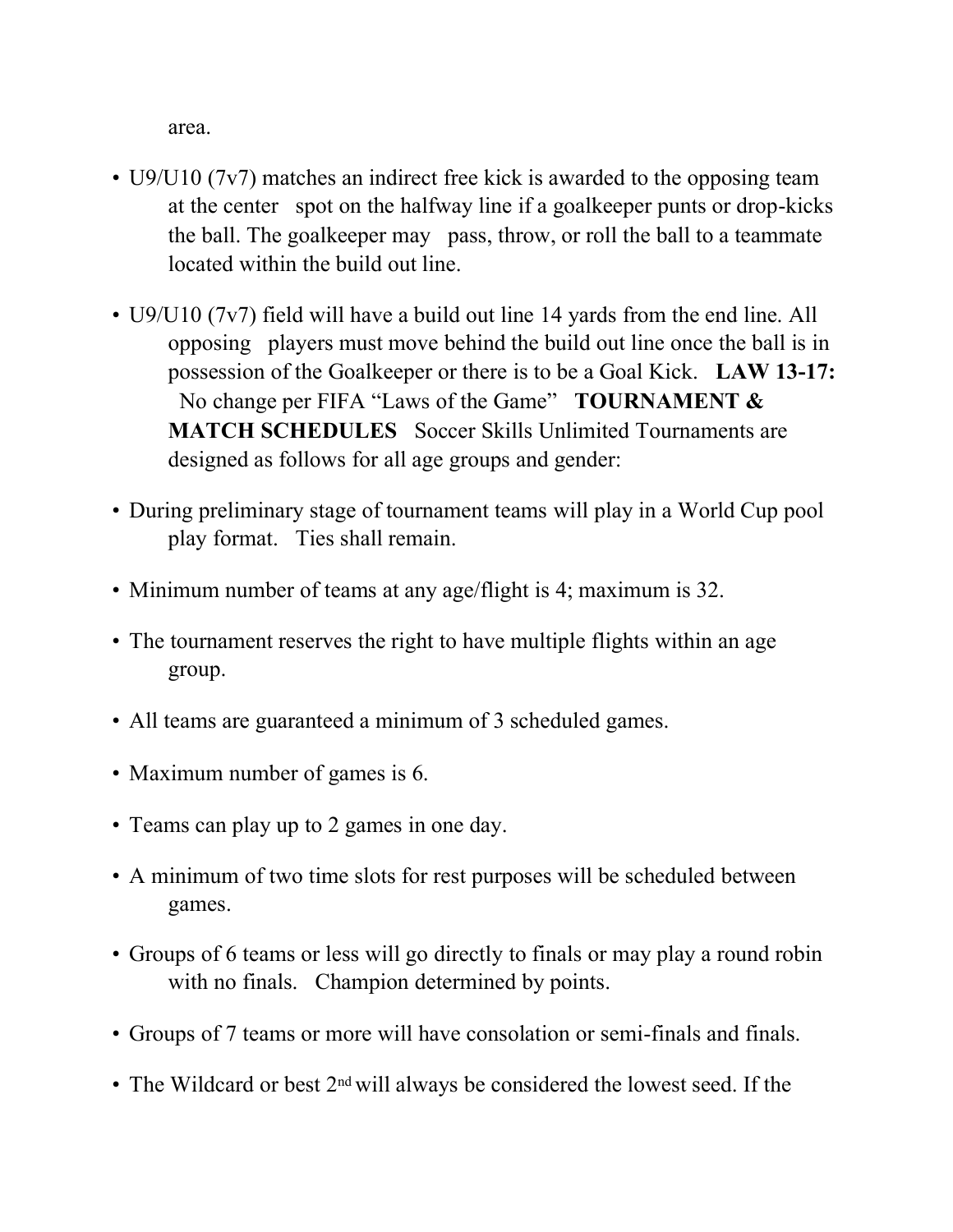teams have the same number of points, the criteria in the "Determination of Group Winners" will be used to break the tie. Playoff pairings will be as shown on the tournament schedule. If the Wildcard is scheduled to play a team they have already played the schedule may be revised for the Wildcard to play the highest seed group winner available. This will only be done if the schedule can be arranged so all playoff matches have teams that have not already played. If this cannot be done, then matches will revert back to the original schedule. **POST GAME PROCEDURES:** 

- As a mutual courtesy, the tournament committee asks that both teams congratulate each other for a game well played. Manager/Coach of both teams will make sure their respective sideline areas are clean, and all trash is in the containers provided.
- Manager/Coach of each team will confirm the score as reported on the Game report with the Tournament Official and mark their initials on the Game report.
- Referees will return the completed game report, supplemental report for sendoffs, injuries and special circumstances, and all passes to the Site Director (or Tournament Official), as well as any ejected player(s) or coach (s) passes. **CONTROL OF SIDELINE CONDUCT:**

Players, reserve players, managers, coaches, and fans are expected to conduct themselves within the letter and spirit of "The Laws of the Game". The Site Director has the authority and responsibility to remove any person(s) from the tournament for abuses of conduct, in addition to any specific disciplinary action brought about by any other authority.

Tournament Field Marshals will be present at games to assist. Also, these rules will apply:

- The Site Director will designate one sideline for players and the opposite sidelines for spectators.
- Team Managers/Coaches will be responsible for the behavior of their fans. If the referee warns any coach about their fans' behavior, and the behavior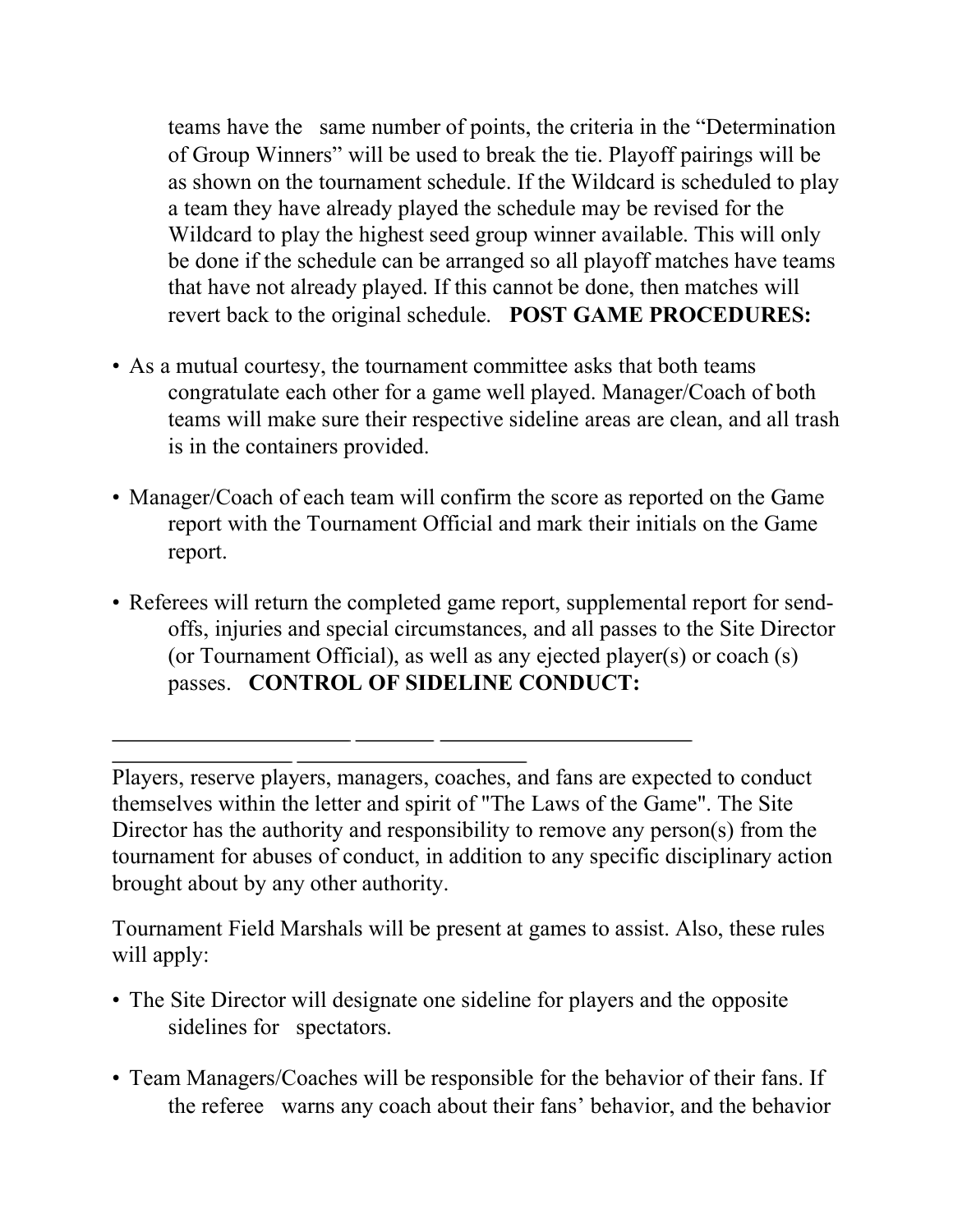does not improve, the coach can be sent off by the referee. **CONDUCT & DISCIPLINE:** It shall be solely the team's responsibility to determine the status of its players and coaches. Any suspension from a tournament, local league, etc., is the responsibility of the team to notify the Tournament Director of this suspension at the time of the player's check-in. The Tournament Committee shall have a Discipline Committee of three (3) members. This committee will review and rule on all reports of unacceptable conduct by players, managers, coaches, referees, spectators, etc. Any player or manager/coach ejected (red carded) will not complete the game in which the ejection occurred. The ejected player or manager/coach will not participate in the next scheduled tournament game regardless of the cause. Depending on the severity of the unacceptable conduct, the Discipline Committee may recommend the suspension of up to the duration of the tournament in accordance to requirements. The committee's recommendations must be available to the affected parties no later than following the next scheduled match. At the conclusion, of the tournament, passes will be returned to the coach, even if the suspension has not been completed. **DETERMINATION OF GROUP WINNERS:** 

- When possible, teams will be assigned to groups of 4 teams and only play the teams in their group. If an odd number of teams enter an age group, then groups may be larger or smaller than four (4).
- Cross-over games will count in determining which teams within the group advance. In group play, there will be no overtime games.
- Group Winners will be determined by the following game point system, with a maximum of 3 points awarded for a single game: Win 3 points Tie 1 points Loss 0 points
- If a tie in points exists between teams after group play, the following tiebreaker rules apply: Head to Head competition (not applicable if more than 2 teams tied on points); then Net Goal Differential (total goals scored less total goals allowed) with a maximum differential of +/- four (4) per game; then Least Goals Allowed; then Most Goals scored with a maximum of four (4) per game.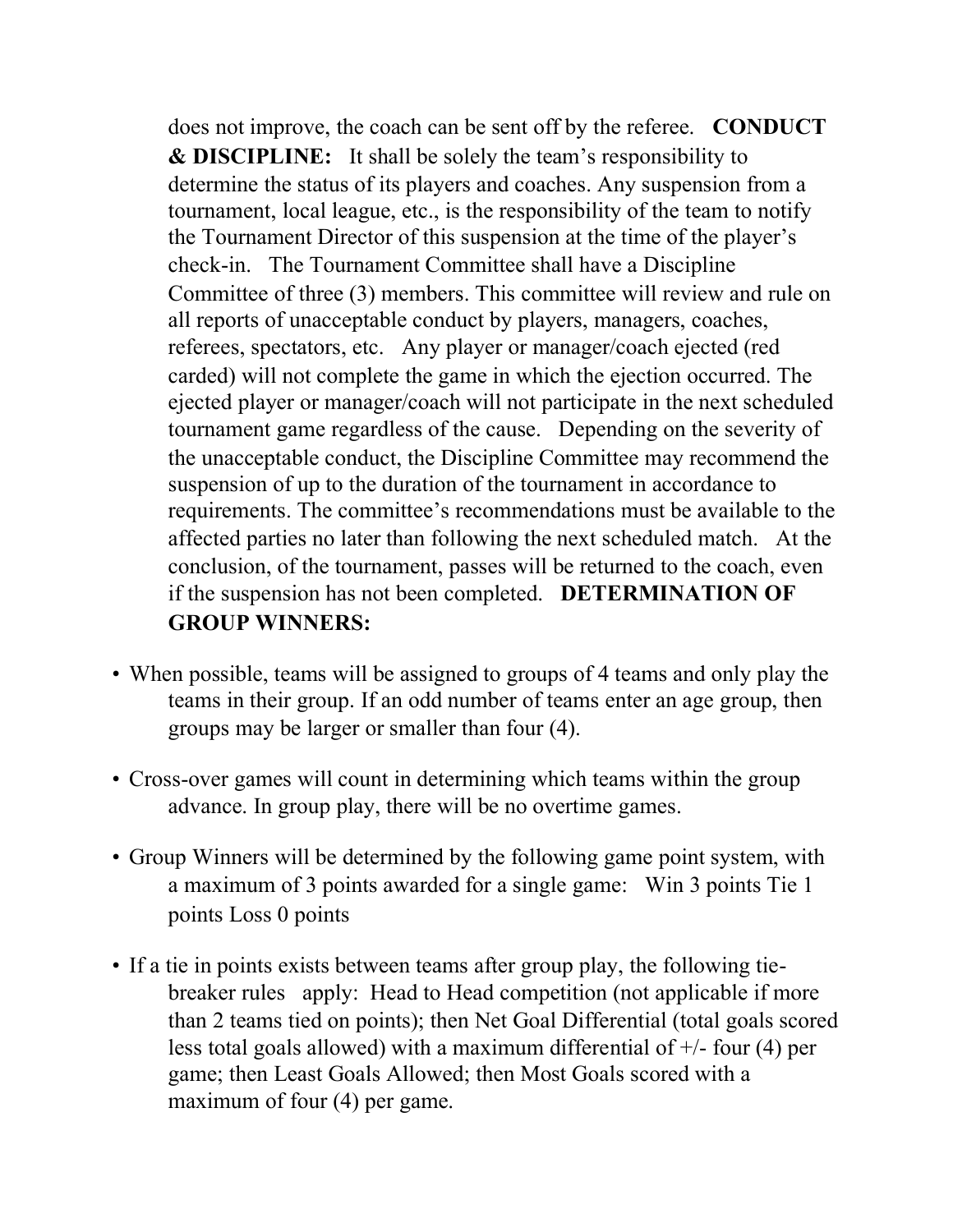• Penalty Kicks per FIFA rules • In four Winner B vs. Winner C Group divisions that result in semi-finals the pairings will be

as follows: Winner A vs. Winner D. Wild Card System: If an age group has a wildcard position advancing to the semi-finals, the team pairings will be as follows:

### **FORFEITS:**

a) Winner A vs. Wild Card, and Winner B vs. Winner C b) EXCEPTION: If the wild card team is from Group A, the team pairings will

be as follows: Winner A vs. Winner C, and Winner B vs. Wild Card. c) To determine wild card teams selected from groups of different sizes,

comparisons will be made using averages. That is, dividing game points, net goal differential, and least goals allowed by the number of games played within each group.

A team is allowed a fifteen (15) minute grace period from the scheduled time before awarding the game to the opposing team. A minimum of eligible players (7 for 11v11) must be present, dressed and ready to play within the grace period, to constitute a "team." The game will be scored as 4-0. If the scheduled time is revised from the printed schedule, coaches/managers will be notified by email, tournament website, phone or in person by a Tournament Official of the new game time.

### **PROTESTS:**

For a protest to be considered, the following procedure must be followed:

- No protest of a referee judgment or discretionary call will be accepted.
- Verbal notification of the intent to protest must be given to the Tournament Director, President or Administration Director immediately following the game.
- A protest must be in writing by the manager/coach and delivered to the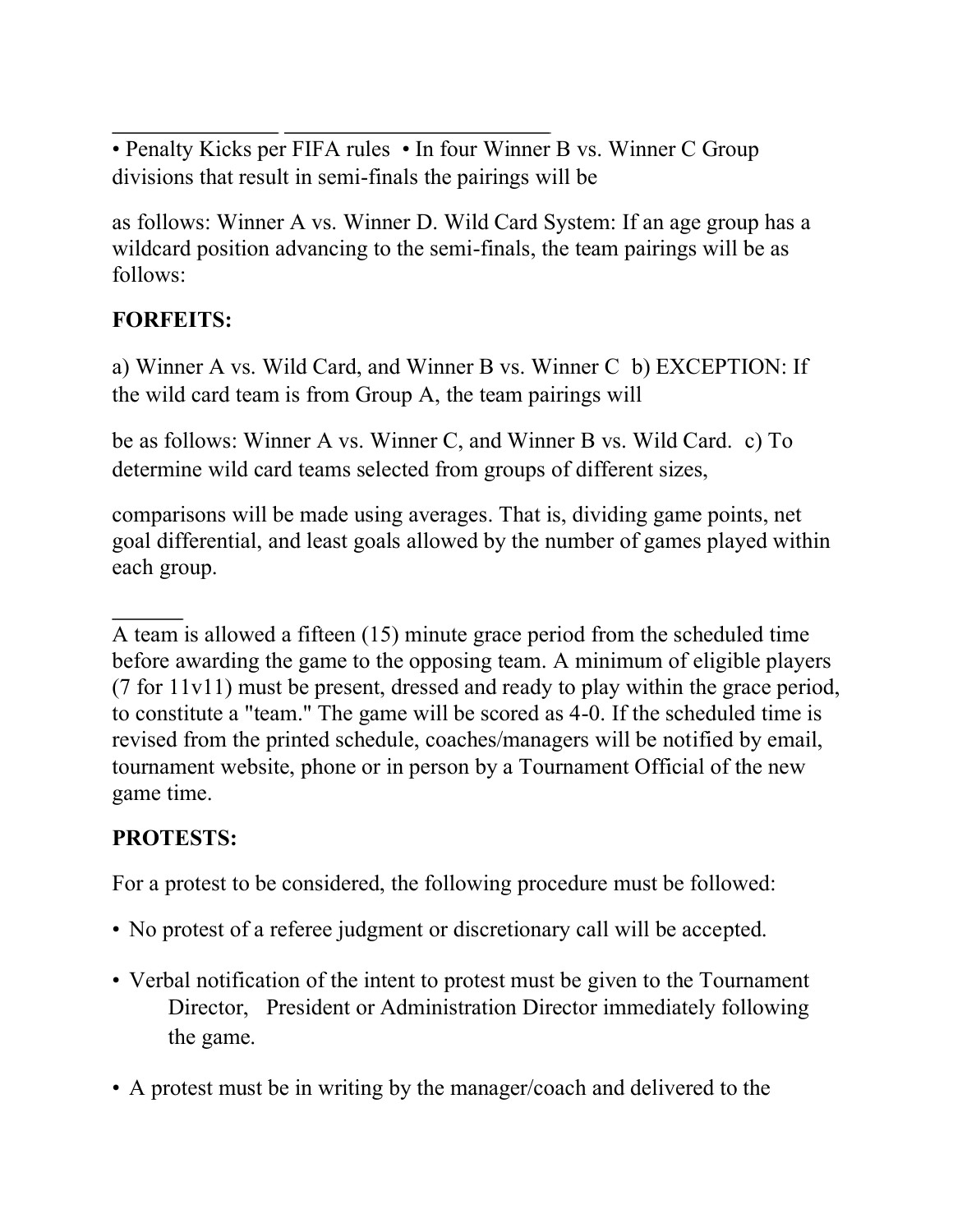Tournament Director, President or Administration Director no later than one (1) hour following the game and accompanied by the nonrefundable cash protest fee of \$200. Decisions of the Tournament Director/Committee are final and may not be protested. **HYDRATION BREAK** In any sanctioned match, a break will be given at the midpoint of each half of regulation time and at the end of each overtime period (if played) for player hydration. This break will be given at a normal stoppage of play, and it is mandatory for any sanctioned match during which the air temperature is or is expected to reach eighty- five (85) degrees.. The game clock will continue to run during the breaks. **EXTERNAL CONDITIONS, WEATHER, ETC.:** 

- In the event unusual conditions necessitate the rescheduling, curtailment, shortening or cancellation of games, the Tournament Committee shall have absolute authority to make changes to best serve the completion of the tournament.
- No protests of the Tournament Committee decisions due to format changes necessitated by external conditions will be allowed.
- In the event games are suspended or halted due to weather or other external conditions, one (1) team staff member is required to report to Tournament Headquarters where instructions as to the timing of and method for notification of restarts and schedule revisions will be communicated. **CHAMPIONSHIP & FINIALIST CEREMONY:** Following the completion of the championship game, the two (2) teams shall present themselves at the awards area where:

• Each player from the Championship team will receive an individual award; team receives a team award. **REFUNDS:** After a team has been accepted into the competition, NO REFUND WILL BE GIVEN should the team decide to withdraw from the event. Tournament entry fee

<sup>•</sup> Each player from the runner-up team will receive an individual award; team receives a team award.